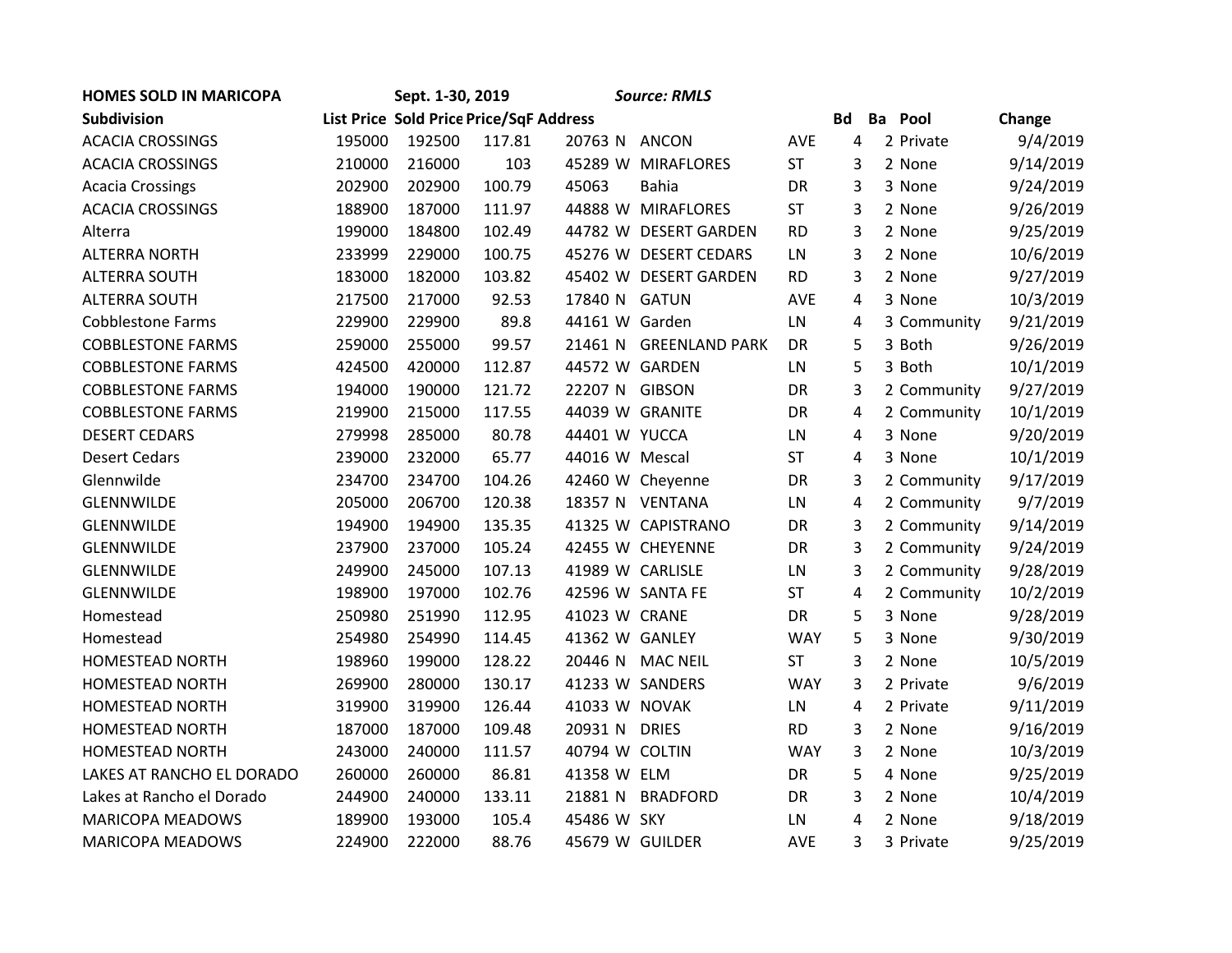| <b>MARICOPA MEADOWS</b>   | 225000 | 225000 | 75.93  | 46136 W BELLE   |                     | AVE        | 4              | 3 None      | 9/28/2019 |
|---------------------------|--------|--------|--------|-----------------|---------------------|------------|----------------|-------------|-----------|
| <b>MARICOPA MEADOWS</b>   | 199500 | 203500 | 106.49 | 45476 W TULIP   |                     | LN         | 4              | 2 None      | 10/4/2019 |
| <b>MARICOPA MEADOWS</b>   | 225000 | 217000 | 103.04 | 45446 W LONG    |                     | <b>WAY</b> | 4              | 2 None      | 9/5/2019  |
| <b>MARICOPA MEADOWS</b>   | 299900 | 300000 | 90.52  | 17688 N         | KARI                | LN         | 6              | 4 Private   | 9/14/2019 |
| <b>MARICOPA MEADOWS</b>   | 191000 | 195000 | 64.89  |                 | 45476 W STARLIGHT   | DR         | 4              | 3 None      | 9/28/2019 |
| <b>MARICOPA MEADOWS</b>   | 189900 | 174000 | 90.1   | 45777 W DIRK    |                     | <b>ST</b>  | 4              | 2 None      | 9/28/2019 |
| <b>PALO BREA</b>          | 197500 | 190000 | 118.52 |                 | 43997 W PALO CEDRO  | <b>RD</b>  | 3              | 2 None      | 9/26/2019 |
| <b>PROVINCE</b>           | 229500 | 231500 | 147.73 | 20162 N         | LAGUNA              | <b>WAY</b> | $\overline{2}$ | 2 Community | 9/14/2019 |
| <b>PROVINCE</b>           | 296000 | 293000 | 129.53 | 20050 N         | <b>EVENING GLOW</b> | <b>TRL</b> | 3              | 3 Community | 9/27/2019 |
| <b>PROVINCE</b>           | 335000 | 325000 | 110.69 | 20224 N         | PEPPERMINT          | DR         | 3              | 3 Community | 9/7/2019  |
| Province                  | 199900 | 190000 | 127.09 |                 | 42393 W North Star  | DR         | $\overline{2}$ | 2 Community | 10/4/2019 |
| RANCHO EL DORADO          | 249900 | 250000 | 129.39 |                 | 43337 W MICHAELS    | DR         | 3              | 2 Private   | 10/5/2019 |
| RANCHO EL DORADO          | 342500 | 342300 | 114.21 | 42359 W LITTLE  |                     | DR         | 5              | 3 Private   | 9/11/2019 |
| RANCHO EL DORADO          | 324900 | 317500 | 105.2  | 21923 N VAN LOO |                     | DR         | 5              | 3 Private   | 9/18/2019 |
| RANCHO EL DORADO          | 250000 | 250000 | 137.06 |                 | 42506 W OAKLAND     | DR         | 3              | 2 Community | 9/21/2019 |
| RANCHO EL DORADO          | 221500 | 220500 | 114.13 |                 | 42779 W VENTURE     | <b>RD</b>  | 3              | 2 None      | 9/23/2019 |
| RANCHO EL DORADO          | 174900 | 174000 | 136.36 |                 | 21463 N KEYSTONE    | DR         | 3              | 2 None      | 9/24/2019 |
| RANCHO EL DORADO          | 214900 | 215000 | 91.84  |                 | 43398 W CHISHOLM    | DR         | 4              | 3 None      | 9/24/2019 |
| RANCHO EL DORADO          | 186000 | 187500 | 130.11 | 43890 W CAHILL  |                     | DR         | 3              | 2 None      | 10/1/2019 |
| RANCHO EL DORADO          | 205000 | 205000 | 120.44 |                 | 43596 W BEDFORD     | DR         | 4              | 2 None      | 10/1/2019 |
| Rancho El Dorado          | 218500 | 218500 | 96     | 21438 N         | <b>HOWELL</b>       | DR         | 4              | 3 None      | 10/1/2019 |
| RANCHO EL DORADO          | 244900 | 244900 | 124.89 | 43854 W BAKER   |                     | <b>DR</b>  | 4              | 2 Private   | 10/3/2019 |
| RANCHO EL DORADO          | 236000 | 236000 | 110.38 | 44023 W Wade    |                     | DR         | 4              | 3 Private   | 10/2/2019 |
| RANCHO EL DORADO          | 210000 | 212000 | 149.19 | 21752 N         | <b>BRADEN</b>       | <b>RD</b>  | 3              | 2 Private   | 10/3/2019 |
| RANCHO MIRAGE ESTATES     | 236999 | 237000 | 86.15  | 19408 N         | PICCOLO             | DR         | 5              | 4 None      | 9/6/2019  |
| RANCHO MIRAGE ESTATES     | 229900 | 229900 | 125.08 | 37444 W LA PAZ  |                     | <b>ST</b>  | 3              | 2 None      | 10/4/2019 |
| SANTA ROSA SPRINGS        | 190000 | 193000 | 149.26 | 17085 N ALLEGRA |                     | DR         | 3              | 2 None      | 9/10/2019 |
| <b>SANTA ROSA SPRINGS</b> | 209900 | 212000 | 99.2   | 42309 W LUNAR   |                     | <b>ST</b>  | 4              | 3 None      | 9/20/2019 |
| SANTA ROSA SPRINGS        | 182500 | 182500 | 124.74 | 42247 W BALSA   |                     | <b>DR</b>  | 3              | 2 None      | 9/21/2019 |
| SANTA ROSA SPRINGS        | 218000 | 214500 | 112.24 | 41893 W ROJO    |                     | <b>ST</b>  | 4              | 2 None      | 9/24/2019 |
| SANTA ROSA SPRINGS        | 190000 | 182000 | 105.51 | 42490 W MIRA    |                     | <b>CT</b>  | 3              | 2 None      | 9/30/2019 |
| <b>SENITA</b>             | 319900 | 319900 | 82.03  | 19111 N LELAND  |                     | <b>RD</b>  | 7              | 4 Private   | 9/12/2019 |
| <b>SENITA</b>             | 204900 | 204900 | 101.78 |                 | 43935 W WILD HORSE  | <b>TRL</b> | 4              | 3 None      | 9/19/2019 |
| <b>SENITA</b>             | 232490 | 238000 | 98.14  |                 | 43919 W COWPATH     | <b>RD</b>  | 5              | 3 None      | 9/26/2019 |